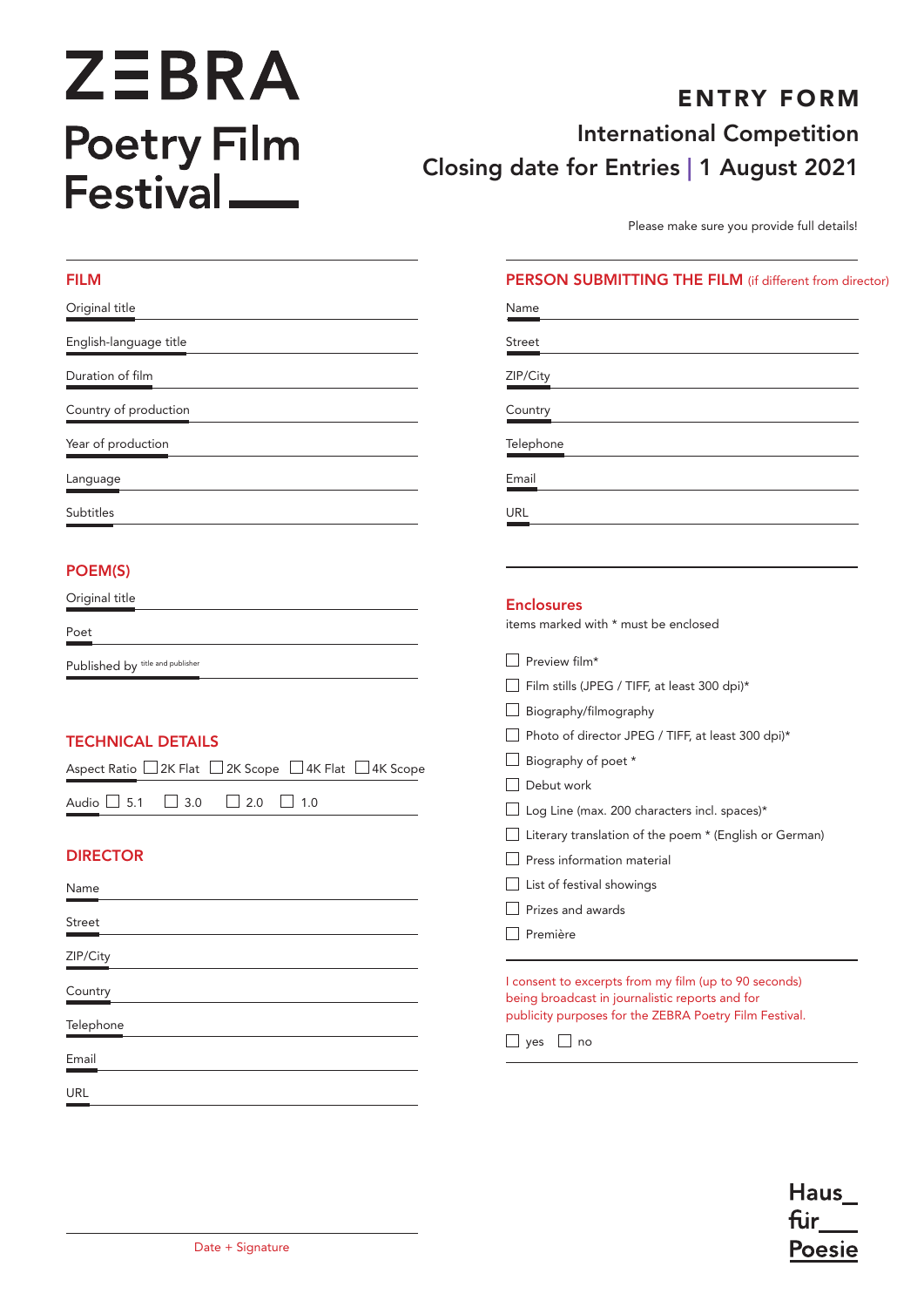# **ZEBRA Poetry Film** Festival<sub>—</sub>

### CALL FOR ENTRIES International Competition

Haus fur

Poesie

In 2022, the ZEBRA Poetry Film Festival is inviting entries for the International Poetry Film Competition! Eligible for entry are short films, based on poems of no more than 15 minutes duration, produced in or after 2021.

All languages are allowed. The competition winners will be awarded prize money.

A program committee will select films for the International Competition and for all other festival programs. The winning films will be chosen by a jury composed of representatives from the worlds of poetry, film, and media.

### Open Call for for film adaptations of the festival poem

In addition to the international competition and the ZEBRINO competition, we also invite submissions based on this year's festival poem, THE HAIRCUT by poet Georg Leß. The poem can be found in text, in audio recordings, and in translation at lyrikline.org. This poem is only to be used and filmed as part of this call for submissions.

This special prize (which will not provide prize money) will be awarded in addition to the main prizes. We will invite the three best film adaptations' directors to Berlin, where they will be able to present their films and speak with the poet.

Travel and accommodation in Berlin for the three selected directors will be paid for by the Festival.

The 2022 Festival Poem is THE HAIRCUT, by the poet Georg Leß. The poem in text, recording, and in translation is provided by lyrikline.org, the expansive online poetry archive. The link to the Festival Poem can be found here:

[lyrikline.org](https://www.lyrikline.org/en/poems/anderkatt-15138)

The Festival Poem may only be used for filming associated with this call for submissions. For any further use at other festivals and platforms, filmmakers must first clear the rights with the rights holders.

Closing date for entries: 1 August 2022 (postmark date)

Closing date for entries: 1 August 2022 (postmark date) The full conditions of entry can be found at [haus-fuer-poesie.org](https://www.haus-fuer-poesie.org/de/zebrapoetryfilmfestival/home-zebra-poetry-film-festival/)

#### Closing date for entries: 1 August 2022 (date as postmark)

The ZEBRA Poetry Film Festival is organised by the Haus für Poesie in cooperation with the Kino in der KulturBrauerei. Funded by the State of Berlin /Senate Administration for Culture and Europe and supported within the framework of "Neustart Kultur" of the Federal Government Commissioner for Culture and the Media by the Deutscher Literaturfonds e.V. and with the kind support of the Goethe-Institut, Alfred Ritter GmbH & Co. KG and interfilm Berlin.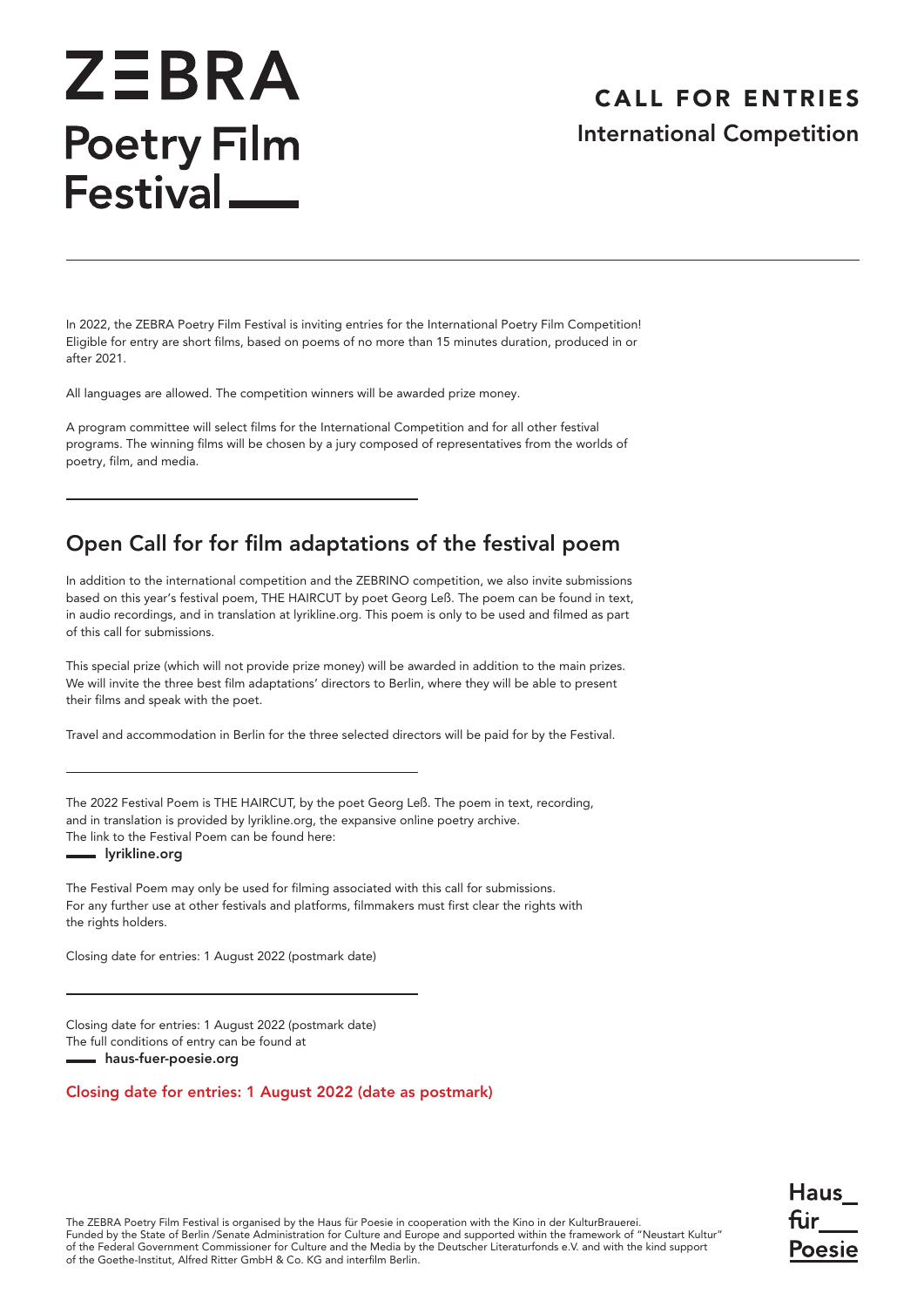# **ZEBRA Poetry Film** Festival<sub>—</sub>

## CALL FOR ENTRIES International Competition RULES

#### 1.

Organiser and promoter of the ZEBRA Poetry Film Festival is the Haus für Poesie.

#### 2.

Eligible for entry are international films which are no more than 15 minutes in duration and were completed after 31 December 2020. All films submitted for entry must be audio-visual versions of one or more poems. All languages are allowed.

#### 3.

Closing date for entries is 1 August 2022. Entries must include: film file (MP4 or MOV), a completed entry form, German or English translation of the poem(s) with indication of the source, published by title and publisher and, if available, the name of the translator(s). (PDF, Word), a digital film still (JPEG or TIFF, HiRes Foto), very brief content summary of max. 200 characters incl. spaces (Log Line), biography (poet), biography and filmography (director). All texts must be provided in digital form. Pay attention to the exact formatting of poems (upper/ lower case, stanzas, line breaks etc.) The film file (MP4 or MOV) must arrive at the festival for preview by no later than the closing date (1.8.2022) and will be retained for archiving. All submitted films which comply with the rules will automatically be considered for selection for the competition and the various programmes.

#### 4.

A programme committee will select the films for the International Competition and the competition for the film interpretation of the Festival Poem. It will also recommend to the festival directors films which could be shown in other programmes in the festival. A jury comprising representatives from the worlds of poetry, film and media will decide on the award of the principal prizes. Persons involved in the production and utilisation of any competition entry may not be members of the jury.

#### 5.

The festival reserves the right to show films which are longer than 15 minutes. The permitted screening format is (in 2k or 4k, Flat or Scope) DCP. Only the films on the screening copies which are not in English must have English subtitles.

#### 6.

The jury's decision will be by simple majority. The jury's will hold its deliberations and voting in camera and its members are obliged to secrecy.

#### 7.

Prize money will be given to the directors by bank transfer.

#### 8.

All entrants will be informed by email by 1 September 2022 of the results of the selection viewing. Please make sure that your email address is stated correctly and legibly. No enquiries will be answered about the selection process before that date. No film may be withdrawn from the competition programme once its participation from 1 September 2022 has been confirmed by the festival. The ZEBRA Poetry Film Festival will be taking place from 3 to 6 November 2022 in Berlin.

To submit your entry please use the portal FilmFreeway: [filmfreeway.com/ZEBRAPoetryFilmFestival](https://filmfreeway.com/ZEBRAPoetryFilmFestival)

Or send your entry documents to: zebra@haus-fuer-poesie.org

Or to the: Haus für Poesie ZEBRA Poetry Film Festival Knaackstr. 97 10435 Berlin

> **Haus** fur Poesie